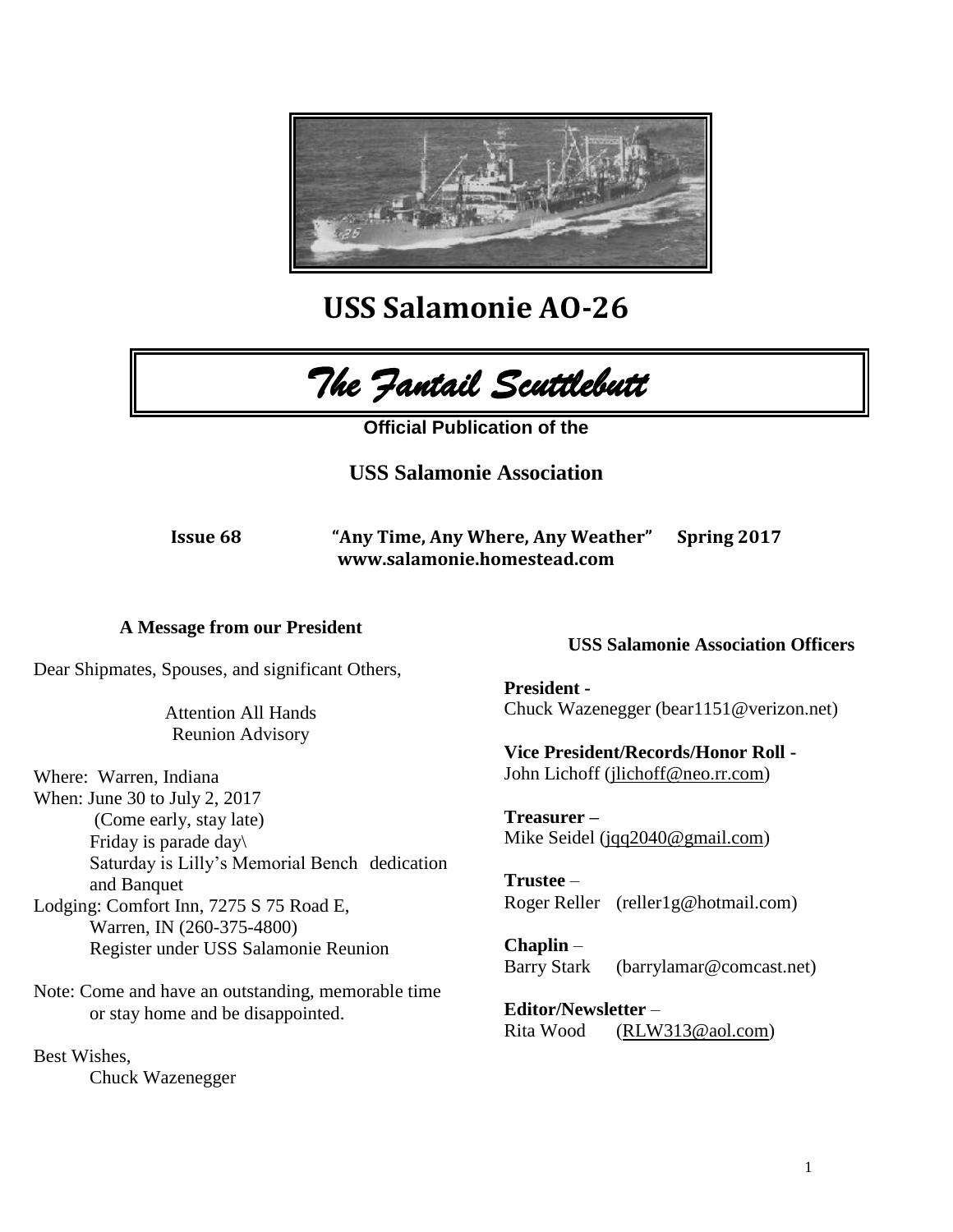**Please keep your mailing and e mail addresses up to date. Also keep John Lichoff up to date about moves, deaths, illnesses, e-mail addresses and phone numbers.**

 **Send corrections or information to John Lichoff at [jlichoff@neo.rr.com](mailto:jlichoff@neo.rr.com) or John D. Lichoff 14 Morley Drive Norwalk, Ohio 44857**

#### **Notes from John Lichoff**

**Shipmates:**

**It seems like time is moving along faster and faster each and every day as we get older. I for one have enjoyed the ride and the trials and tribulations of life. What is becoming reality fast is the news of our passing shipmates and their spouses and the nursing homes that are filling all too fast. I am hearing at least twice a week from someone who is failing.**

**If you are thinking of a shipmate or friend whom you have not heard from in a while, give them a call or send a card.**

**I have been able to document the passing of 426 shipmates of USS Salamonie AO-26. They were not only our shipmates, but also our friends and buddies. May they rest in peace knowing that they are not forgotten. John RM3 57-59**

**Since our last News Letter I have been able to find two former missing crewmates:**

> **Welcome Aboard: Jerry Skinner SN 42-43 Darrel Sodren BT2 66-67**

**I am sad to report the loss of the following Shipmates:**



**Honor Roll Henry Yonker 1941 (Original Crew) Raymond J. Hartman Jr. EM2 57 Galen (Louie) Marden Lewis 56-58 EN**3 **Thaddeus A. Nowak 43-45 ASCS2 Alfred A. Sosnowski** 



**Sick/Surgery/Treatment/Recovery - Please keep them in your prayers. Don Bond Eles Barnes Jr. Leonard Buck Joe Cuneo Mark Fritz (If you need any address or phone numbers, Call me (419) 668-8666)**

**\*\*\*\*\*\*\*\*\*\*\*\*\*\*\*\*\*\*\*\*\*\*\*\*\*\*\*\*\*\*\*\*\*\*\*\*\***

**Annual Reunion in Warren, IN June 29 – July 2, 2017**

**We will once again be staying at the Comfort Inn. Comfort Inn 7275 South 75E Warren, Indiana 46792 (260) 375-4800**

**We have 20 rooms blocked under the Salamonie name or you can use my name if needed. Room rate is \$89.00. Same as last year. The parade will be Friday June 30. Banquet will be Saturday July 1. Please go to the Salamonie website for a copy of the banquet menu and also an 8 page brochure that Tom Applegate has posted as to all of the events for the entire weekend. [www.salamonie.homestead.com](http://www.salamonie.homestead.com/)**

**Please remember the Fleet Tanker Reunion Cruise this September. All information is posted on the web site as well as the last news letter.**

**Please remember our Veterans this July 4th as they have made is possible for us to have a free and safe nation to celebrate with our families.**

**God Bless from the Lichoff's**

**Reunion Activities**

**Thursday, 6/29/17 Check in Friday, 6/30/17 Parade Saturday. 7/1/17 Banquet and Lilly's Memorial Bench Dedication Sunday, 7/2/17 Return home. If you stay. Fireworks on 7/3/17.**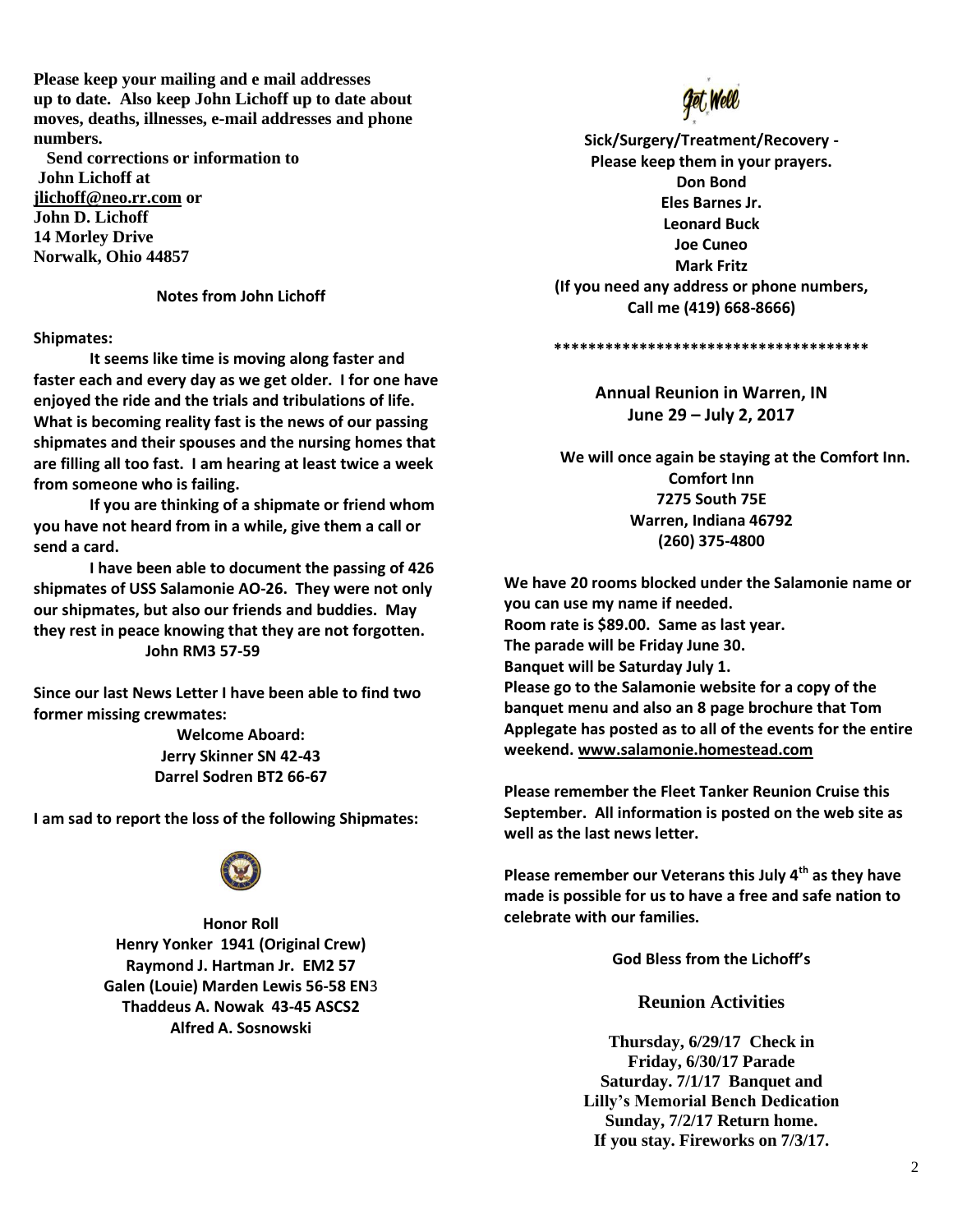### **BANQUET (Knight-Bergman Civic Center)**

**Saturday, July 1st \$15.50 per person (includes meal/gratuity/tableware products) Country Hot Meal Brown Sugar Maple Ham Meatloaf Hash Brown Casserole Broccoli Cheese Casserole Buttered Corn Salad w/Dressings Carrot Cake Cheesecake Strawberry Shortcake Coffee/Iced Tea/Lemonade/Water**



# **Shoe Box Care Packages**

Janice Jordan is still willing to send care packages and has sent several boxes so far. She now needs names and addresses of our troops in harm's way.

If you know of anyone, please let her know.

Janice Jordan Ryan 188 Dogwood Warren, IN. 46792 (260) 358-6783 Jordan@citznet.com

All donations for care Packages can be sent to Janice or to our Treasurer Mike Seidel.

Please pray for our troops who are in harm's way and for a speedy and safe return.

Tom Applegate sent this information

# **DoD to Open Online Exchange Shopping to Veterans**

WASHINGTON, Jan. 13, 2017 — The Defense Department announced today that veterans will soon be able to shop online at military exchanges.

The policy change will extend limited online military exchange shopping privileges to all honorably discharged veterans of the military, DoD officials said in a news [release.](https://www.defense.gov/News/News-Releases/News-Release-View/Article/1049503/department-of-defense-extends-online-military-exchange-shopping-privileges-to-v)

The shopping benefit will be effective this Veterans Day, Nov. 11, 2017.

While shopping privileges exclude the purchase of uniforms, alcohol and tobacco products, it includes the Exchange Services' dynamic online retail environment known so well to service members and their families, the release said. The change follows careful analysis, coordination and strong public support, officials said in the release.

"We are excited to provide these benefits to honorably discharged veterans to recognize their service and welcome them home to their military family," said Peter Levine, performing the duties for the undersecretary of defense for personnel and readiness. "In addition, this initiative represents a low-risk, lowcost opportunity to help fund morale, welfare and recreation programs in support of service members' and their families' quality of life. And it's just the right thing to do," Levine added.

The online benefit will also strengthen the exchanges' online businesses to better serve current patrons. Inclusion of honorably discharged veterans would conservatively double the exchanges' online presence, according to DoD officials, thereby improving the experience for all patrons through improved vendor terms, more competitive merchandise assortments and improved efficiencies.

"As a nation, we are grateful for the contributions of our service members," Levine said. "Offering this lifetime online benefit is one small, tangible way the nation can say, 'Thank you' to those who served with honor<sup>"</sup>